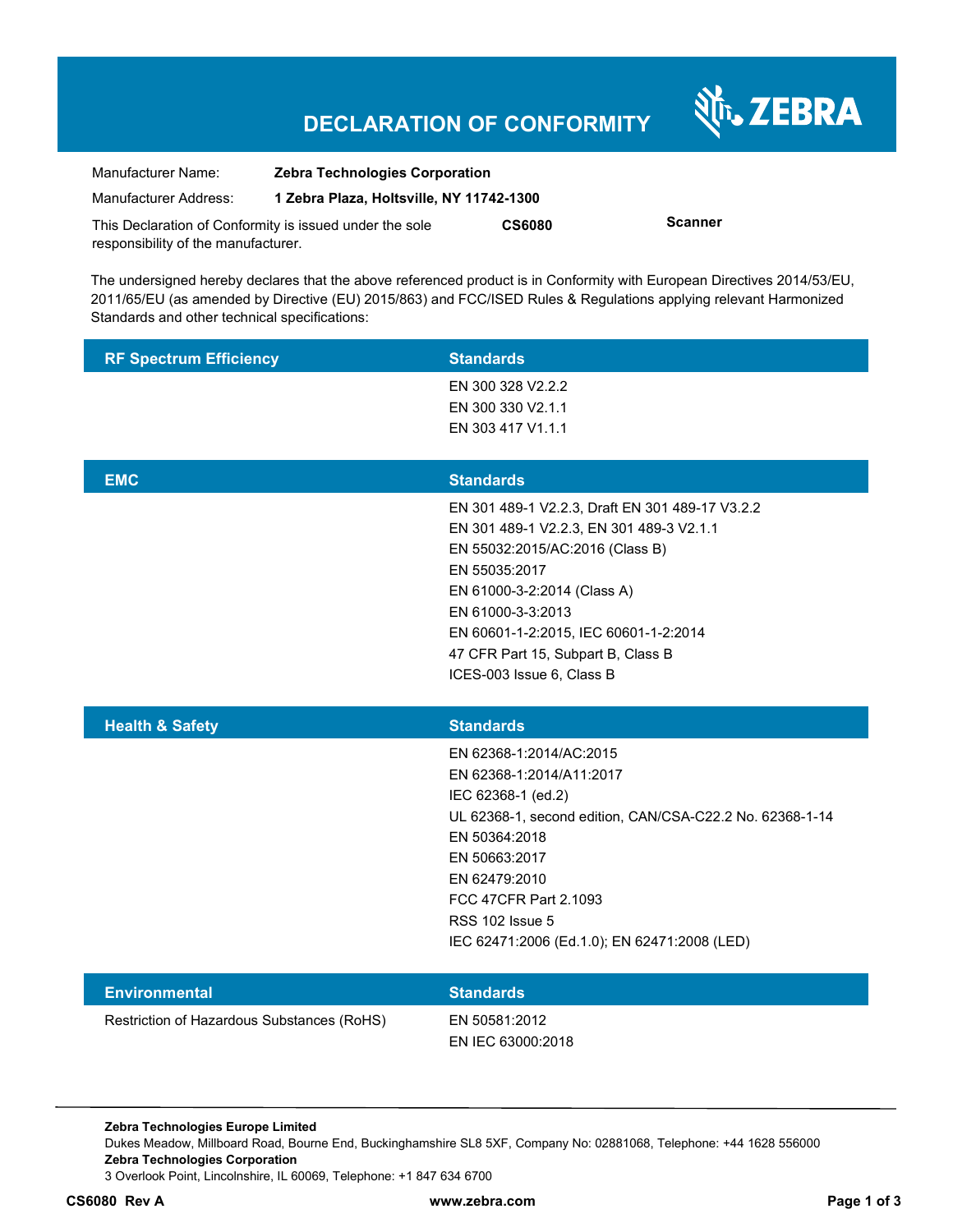# **DECLARATION OF CONFORMITY**



With regard to Directive 2014/53/EU, the conformity assessment procedure referred to in Article 17.2(b) and detailed in Annex III has been followed with the involvement of the following Notified Body for Articles 3.1a, 3.1b and 3.2: **CTC advanced GmbH**, Untertürkheimer Str. 6 – 10 66117 Saarbrücken, Germany

EC-Type Examination Certificate number: T818748M-01-TEC

US company representative for FCC Supplier's Declaration of Conformity (47 CFR Part 2.1071 to 2.1077) is Larry Zhou and can be reached at **larry.zhou@zebra.com**.

## **Signed on behalf of Zebra Technologies Corporation**

*(Signature of authorized person)* Date of Affixing the CE Mark: 31 August 2020 Marco Belli Rev: A Sr. Manager, Regulatory **Date: 31 August 2020**